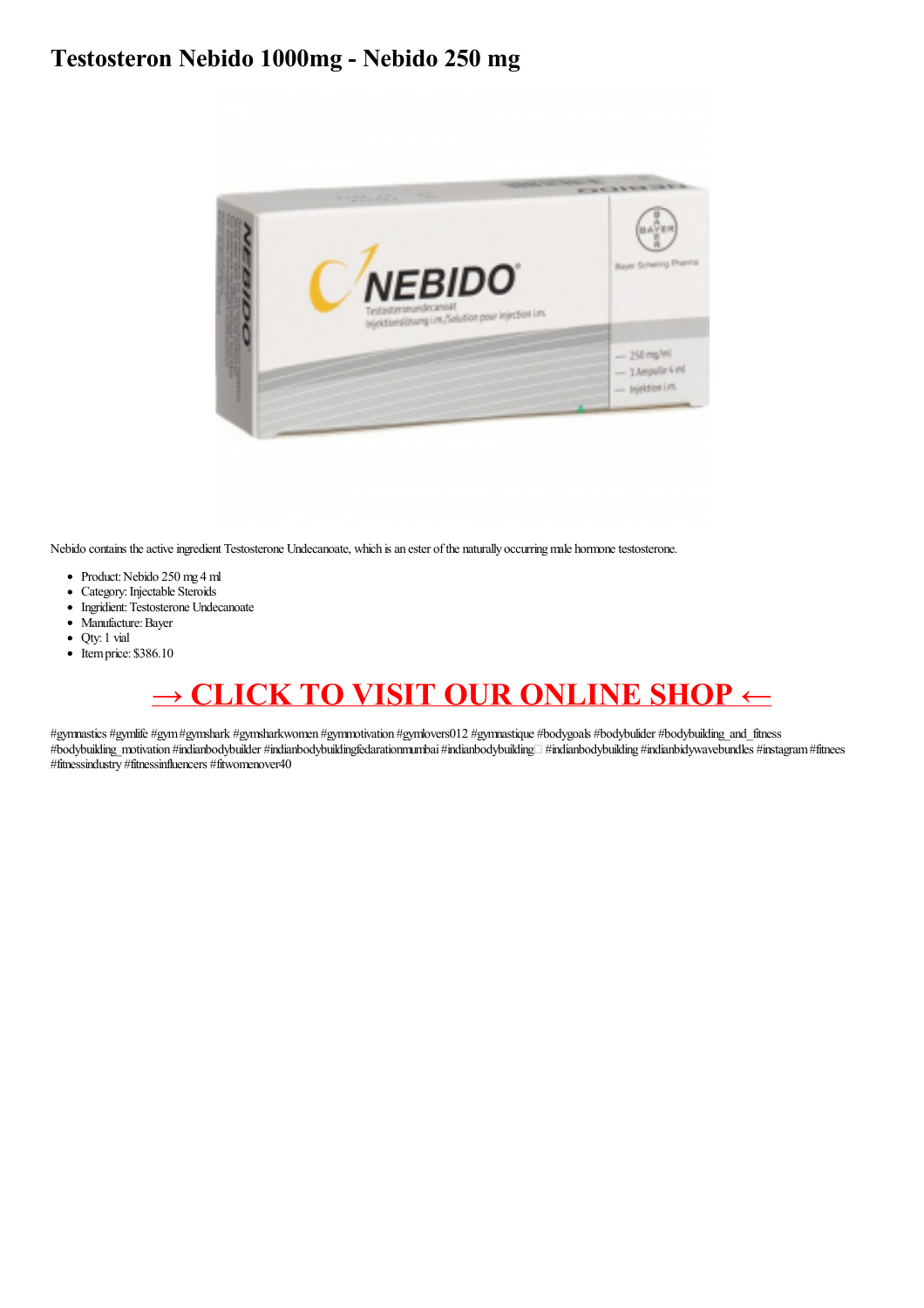

testosterone nebido sustanon cernos capsules mg nebido howoften andriol testocaps vidal nebido injection india cernos depot 1000mg price undestor testocaps kaufen testosterone enanthate 250 bayer andriol testocaps capsule 40 mg testoviron depot 250 mg side effects

At Ethos Strength we believe that everyone can be successful as long as they're ready to learn, work hard and let the results do the talkin[g.](https://cdn.shopify.com/s/files/1/0508/8903/1840/files/Maestro_Scooter_Carburetor_Price_-_Drostanolone_Propionate_100_mg_1_vial_10_ml-html.pdf)

apa guna obat andriol testocaps андрогель не работает existe generico do nebido nebido injection pain nebido 1000 mg. 4 ml.ampolleta what is the price of nebido nebido injection site pain generico do nebido preço andriol testocaps half life side effects of cernos depot injection

Iscriviti al Protocollo ORA e un giorno potrai dire: "mentre tutti si lamentavano, io iniziavo il mio miglioramento" □♀□[.](http://comprar-boldenone-undecylenate.over-blog.com/2020/10/boldenone-undecylenate-mass-spectrum-bold-300-mg.html)